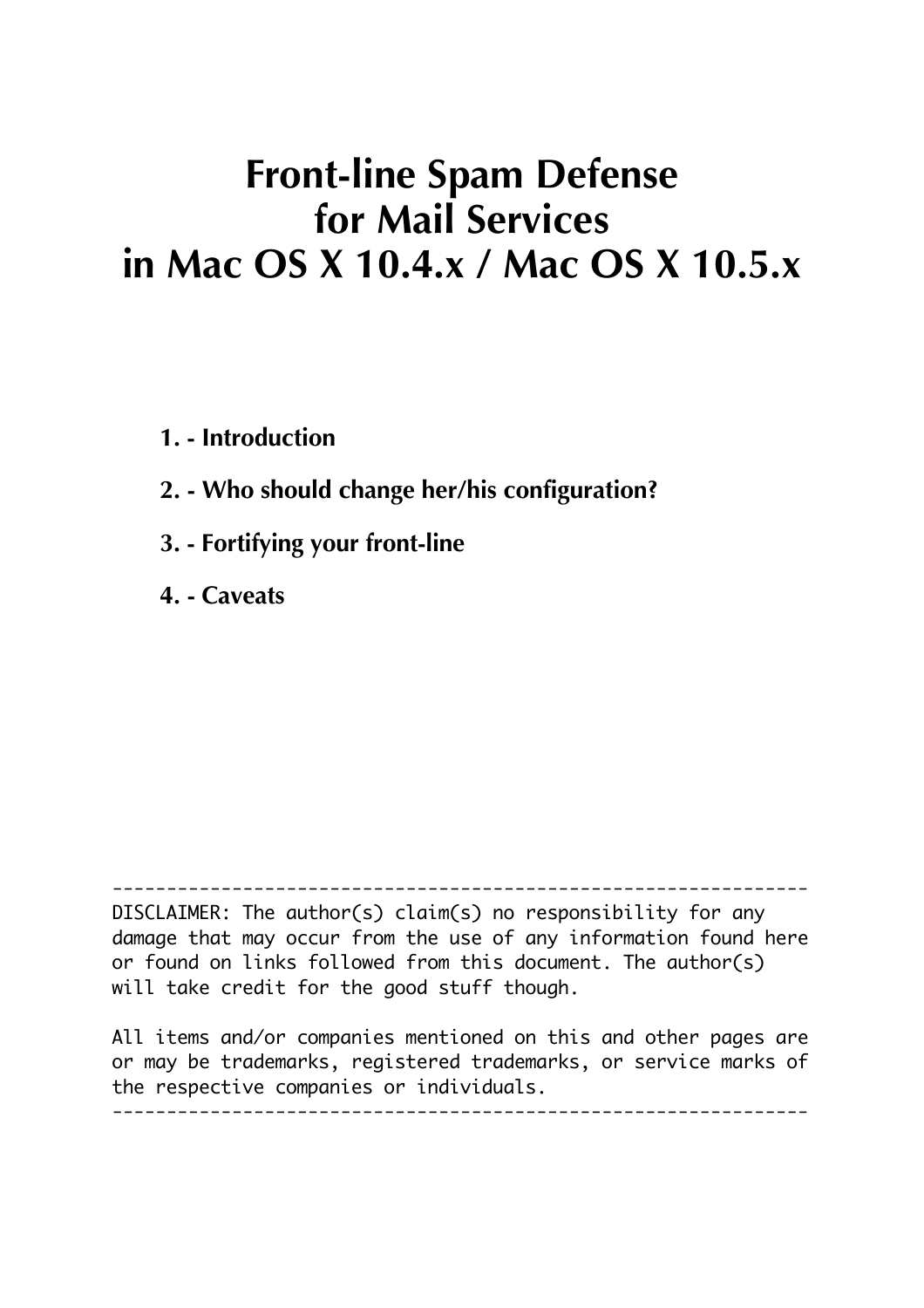### **1. - Introduction**

Mac OS X 10.4.x/10.5.x Mail Services are composed of Postfix, Cyrus, Squirrelmail, Mailman, Amavisd-new, Spamassassin & ClamAV. These components come pre-installed and pre-configured. Unfortunately, the configuration is a very basic one and doesn't take advantage of the underlying power and in some circumstances can even cripple a server's performance.

The purpose of this document is to provide instructions on how to improve the mail services configuration to fight spam more efficiently.

This document will require you to use the command line and a text editor (do NOT use Word). If you do not feel comfortable with using the command line, you should find assistance.

This document is written for Mac OS X 10.4.x/10.5.x. It should apply to 10.3.x as well. Be aware though that I have not done any particular testing of this procedure on 10.3.x.

DISCLAIMER: Whatever you do based on this document, you do it at your own risk! Just in case you haven't understood: Whatever you do based on this document, you do it at your own risk!

This tutorial has been tested on a standard Mac OS X 10.4.x/Mac OS X 10.5.x Server installation. If you have already tinkered with your system, be aware that things might differ. It is impossible to foresee all changes that one might have applied to a server.

#### **2. - Who should change her/his configuration?**

On a small system with low-traffic you probably do not care, but on a larger scale this can become a problem. If you have heavy incoming traffic, you should consider optimising your configuration.

You should be comfortable with using terminal.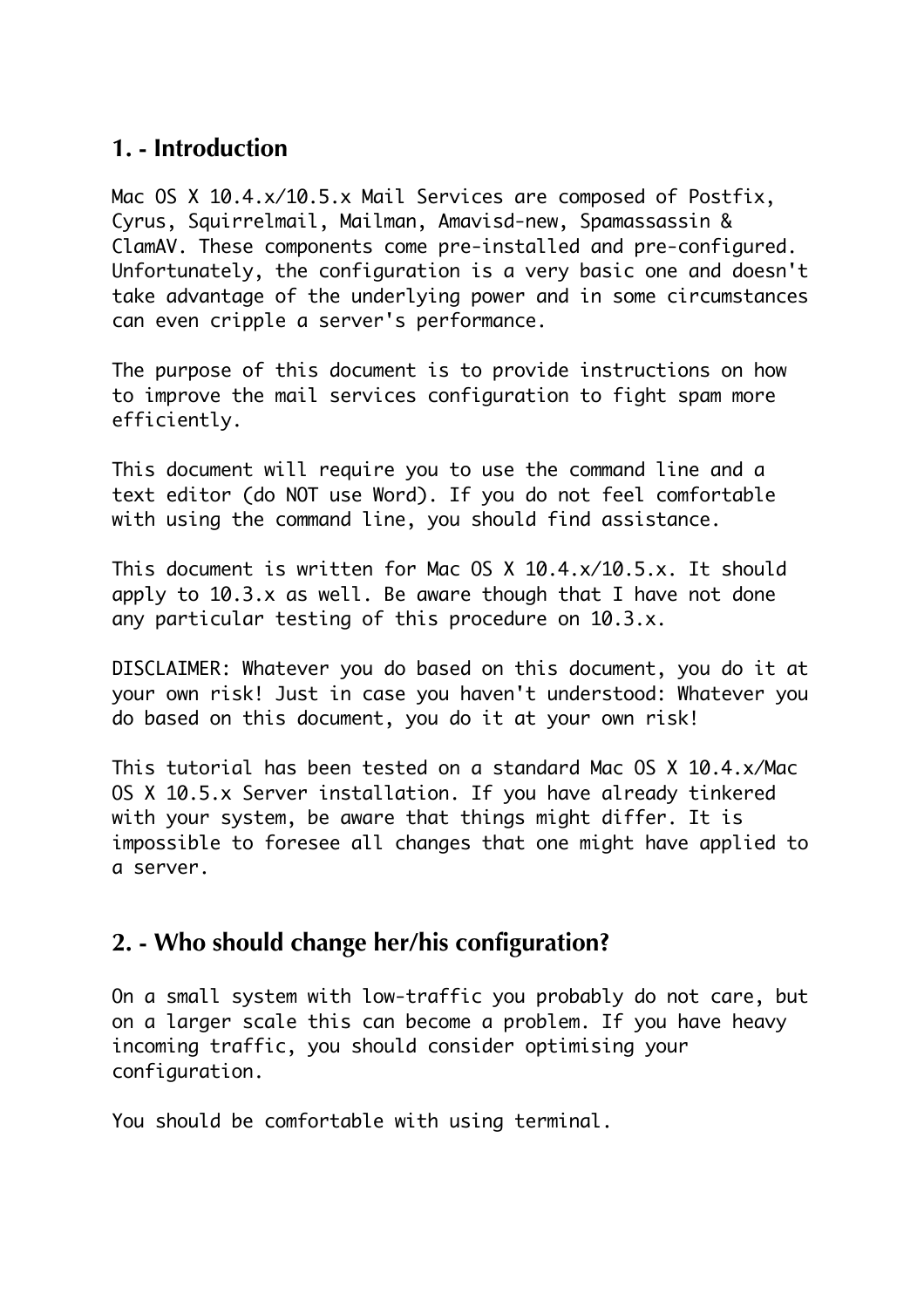## **3. - Fortifying your front-line**

One of the foremost configuration issues is that spam and virus detection is done very poorly and relies mainly on SpamAssassin and ClamAV. While both these programs are very good at what they do, they also require a substantial amount of processing power.

Mail is processed first by Postfix, then by Amavisd-new which passes it on to ClamAV and SpamAssassin. This results in a very thorough check against spam and viruses. However, truth is, about 50% (or more) of spam can be detected without the need for specialised software like SpamAssassin. Spam often comes from poorly configured servers, has forged headers and does not stick to the same conventions legitimate mail does. Issues that could be detected by Postfix alone, taking 3 out of 4 components out of the equation, thus reducing processor load substantially.

Postfix, if properly configured, will detect and block a great amount of spam based on the aforementioned criteria. Only mail that can not be clearly marked as "bad mail" will need to be further checked by Amavsid-new, ClamAV and SpamAssassin.

Since I have no idea how your server is configured, I must assume a more or less standard OS X 10.3/4/5.x installation. Don't just replace your configuration with my suggestion, but compare it to your actual configuration and adapt accordingly. You may for example already have certain policies in place which you may want to keep and just extend with my configuration tips.

As mentioned before, we are trying to have Postfix reject "bad" mail as soon as possible in the processing chain. In other words, make sure things like mail for unknown users does not hit the content filter or mail with bad addresses is rejected at the first possible contact with your server.

Note: If you use virtual domains and want to reject mail for unknown users before it reaches the content filter you will need to start using postfix style virtual aliases. A tutorial on this topic is available here: http://osx.topicdesk.com/

The following configuration is a suggestion based on experience. A lot more could be done, but my aim is to block as much spam as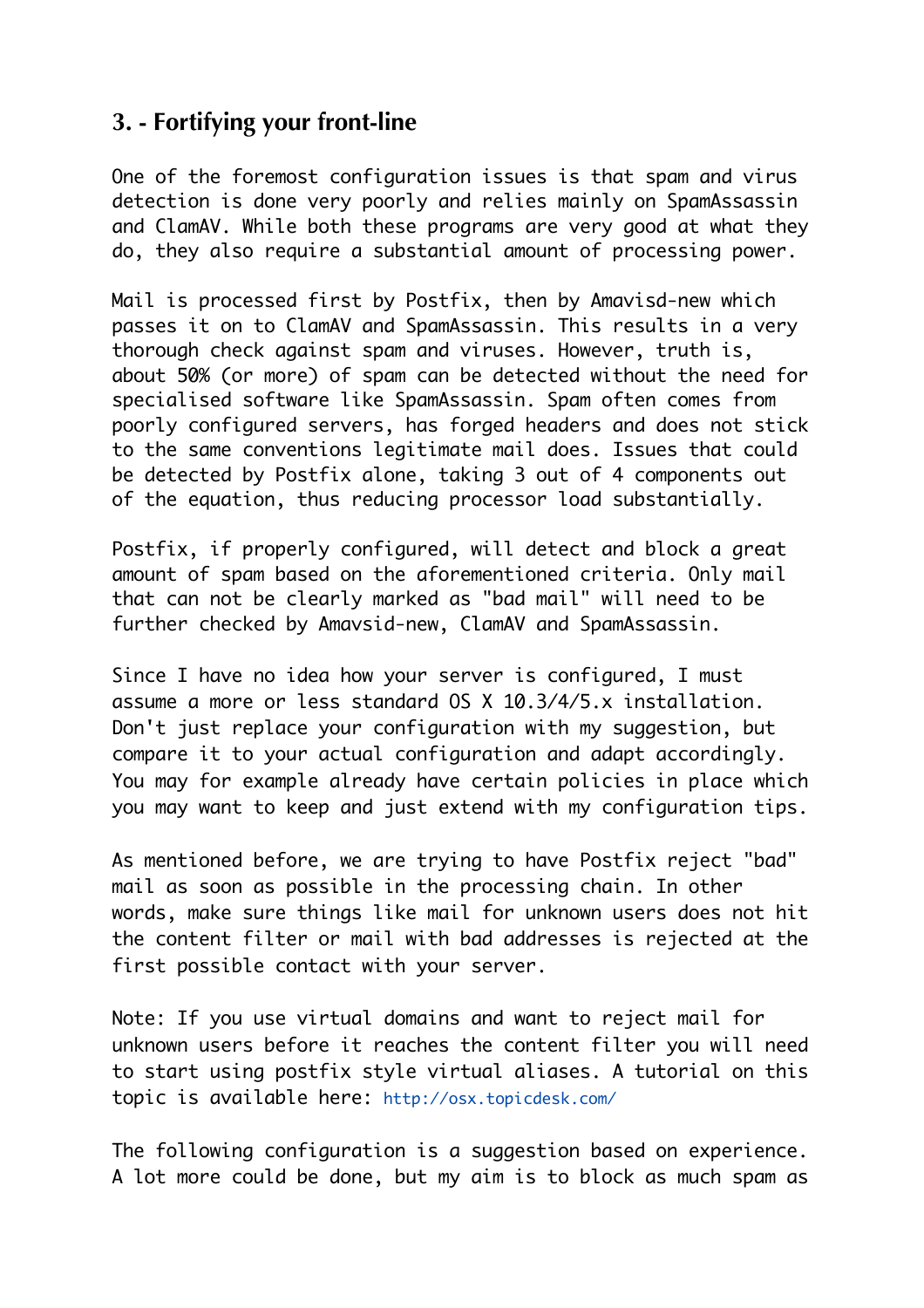possible without risking any legitimate mail being blocked. "If in doubt, let it through". After all, there is still SpamAssassin waiting to be called if needed.

Some may object there is some redundancy. However, once Postfix determines a message needs to be rejected, subsequent checks will not take place. Better be safe than sorry. Everything is listed in the order it's being actually processed by Postfix.

Now let's implement the "front-line" checks for Postfix:

NOTE: Make sure Server Admin is closed while you manually edit the configuration files. Also, make a backup of /etc/postfix/ main.cf first!

Edit /etc/postfix/main.cf and add/modify (Lines wrapping without line spacing are a single continuous line):

disable\_vrfy\_command = yes

smtpd\_client\_restrictions = permit\_sasl\_authenticated, permit\_mynetworks, reject\_rbl\_client zen.spamhaus.org, permit

(Above entry will check connecting clients/servers against blacklists)

smtpd\_helo\_required = yes

smtpd\_helo\_restrictions = permit\_sasl\_authenticated, permit\_mynetworks, check\_helo\_access hash:/etc/postfix/helo\_access, reject\_non\_fqdn\_hostname, reject\_invalid\_hostname, permit

(Above entry will check connecting clients/servers for properly formed host-names and against faking your own domain or IP number. To work it also needs the following file (/etc/postfix/helo\_access) to be created.)

Contents of /etc/postfix/helo\_access xxx.yyy.zzz.xxx REJECT You are not me.

mydomain.com REJECT You are not me.

(Replace xxx.yyy.zzz.xxx with your mail server's IP number and replace mydomain.com with your domain name. If you have more than one domain name, add extra lines. Hash files must be "postmapped".

To do so issue "sudo postmap /etc/postfix/helo\_access" after you create/ modify it.)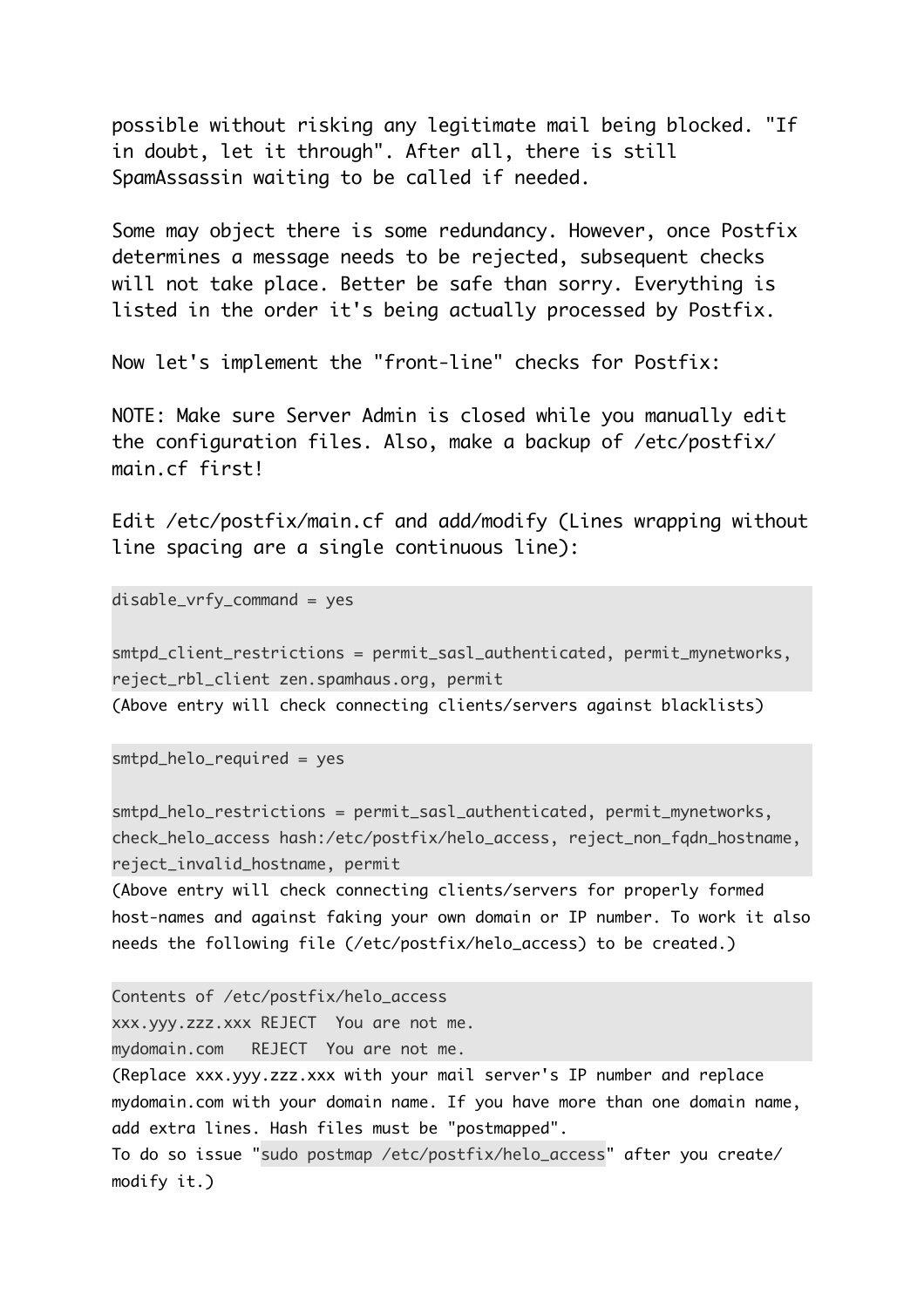```
smtpd_sender_restrictions = permit_sasl_authenticated, permit_mynetworks, 
reject_non_fqdn_sender, permit
(Above entry will check if sender address is properly formed)
```

```
smtpd recipient restrictions = reject invalid hostname,
reject_non_fqdn_sender, reject_non_fqdn_recipient, 
permit_sasl_authenticated, permit_mynetworks, reject_unauth_destination, 
reject_unlisted_recipient, reject_rbl_client zen.spamhaus.org, permit
(Above entry will check if recipient address is properly formed and not 
present in a blacklist)
```

```
smtpd_data_restrictions = permit_mynetworks, reject_unauth_pipelining, 
permit
```
(Above entry will block a data sending technique often used by spammers)

That's it. When done, issue "sudo postfix reload" and enjoy.

More information can be found here: http://www.postfix.org/postconf.5.html http://www.postfix.org/uce.html

#### **4. - Caveats**

The more changes you manually make in /etc/postfix/main.cf the more you increase chances of Server Admin not staying in sync. As a general rule of thumb, once you start advanced configuration of mail services avoid using Server Admin. If you must, make sure you have a backup of /etc/postfix/main.cf first.

There are a couple of parameters in main.cf, which can nullify part of the desired blocks.

-Check to see if you have "local\_recipient\_maps =" in main.cf. If you have and it's empty, either remove it or replace it with "local\_recipient\_maps = proxy:unix:passwd.byname \$alias\_maps"

Avoid having a catchall address ("luser\_relay"). It is pointless as 99% of mail to unknown users is spam anyway. Legit mail that wasn't properly addressed should bounce so the sender knows.